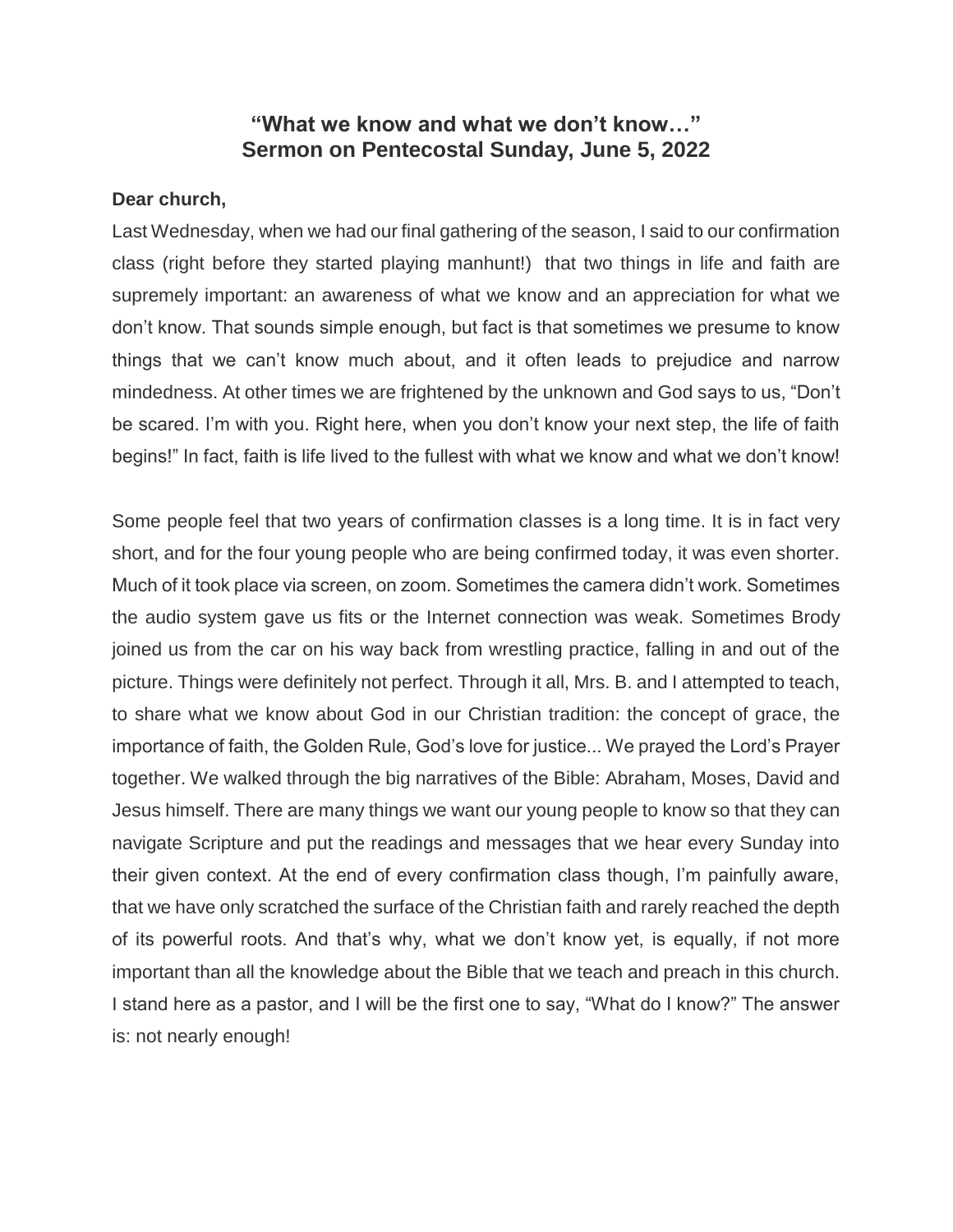Enter the Holy Spirit. Enter the Feast of Pentecost, which we celebrate today, the birthday of the church. This Feast is about all the things we don't know yet. Jesus, before he departed, said to his disciples, "Remember all the things I taught you, the commandments, the teachings, the time when you argued on the road…" And then he said, "The Spirit of God will remind you of my teachings, and more than that, the spirit will teach you ALL things. Which means… even after three years of fulltime confirmation classes without room and board, our Lord said to the original disciples, Peter, James, John and the others, "Guess what? You aren't nearly finished with your spiritual education!" And trust me, even those of us who are in the seventh decade of life or in the eighth or ninth, still have things to learn. Enter the Holy Spirit. Enter the Feast of Pentecost. On Pentecost, God places the emphasis on all the things we don't know yet and says, "Trust in this invisible guide I'm giving you."

The insights that we receive over the course of a life time, the way we read and understand scripture, how it forms us as people, how it humbles and changes us, how it brings us in touch with the love of God and the depth of truth, how it builds us up when we are down, how it makes us listen to the music of faith, all of that and much more is the work of the Holy Spirit.

There is a reason why the church began after Jesus was gone from sight and not a single day before that. The initiation of the church began when the apostles moved from what they knew to what they did not know yet, from the safety they experienced in the company of Jesus to the adventure of figuring out the life of faith by practicing it. And because of that, among other reasons, I hate to compare confirmation with the graduation ceremonies that take place in our schools this time of year. The four young people who receive their blessings today are not graduating, they are being initiated into the life of faith, and there is a big difference between the two. You may check off your school education. But you can't check off God. It's not possible. God is your life giver and love giver, the Alpha and Omega, the beginning and the end. You can't check God off, just like you can't choose to stop breathing without dying. On this day, your life of faith begins. Make the most of it and embrace the teaching points that will come your way. The Holy